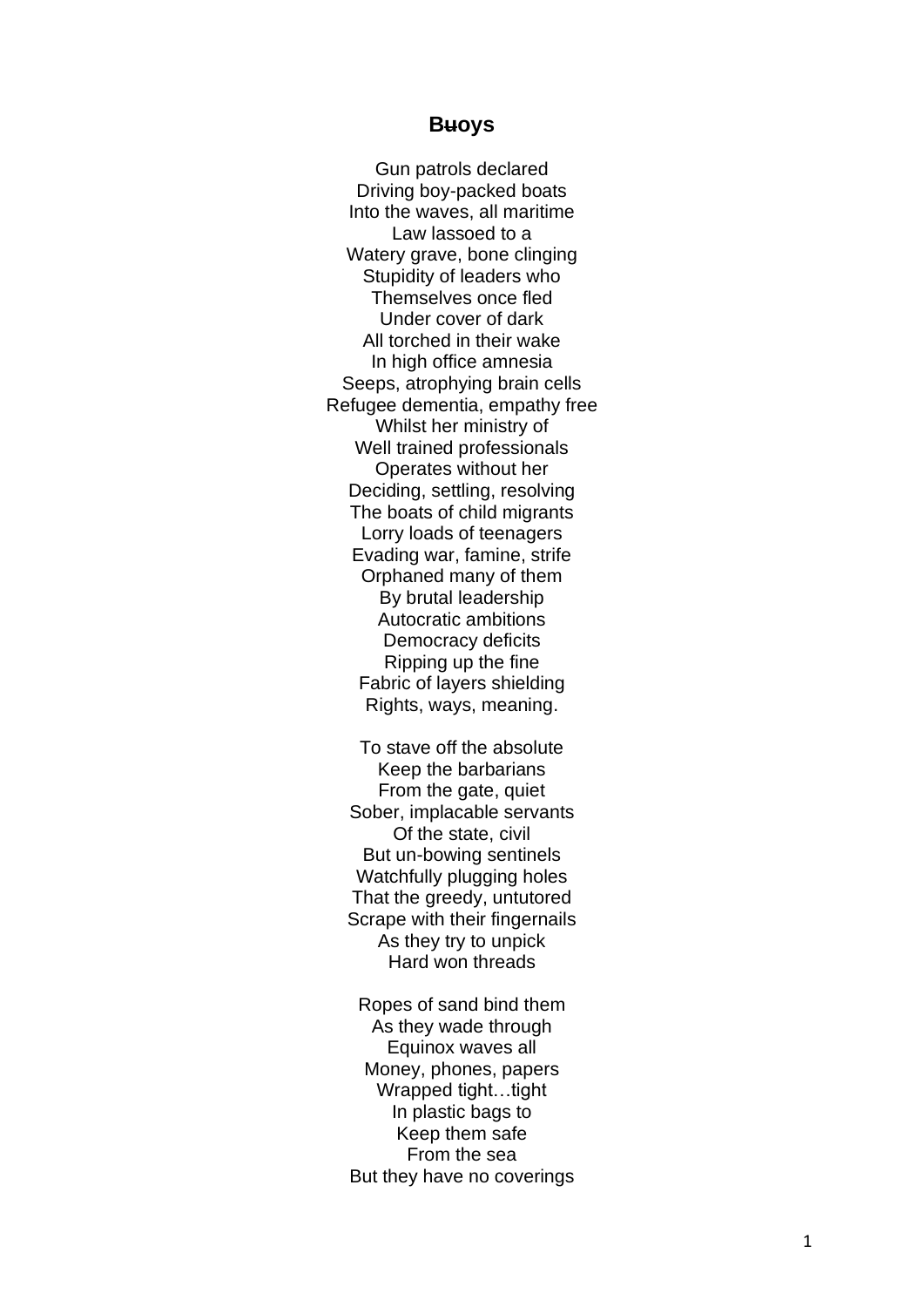Soaked through to bone Sinew they walk on Towards the shore Dented, bleeding, uncomprehending

So many adults failed them Over desert, sea on & on until

## **THE Jungle**

Boys running…running Police bash their tents Spiked -baton -flailing Under trees they find Solace, laugh at caper Only clubs after all No AKs here Just skin eruptions Scabies, lice, ringworm, Threadworm wildly wriggling Pustules popping, scabbing Drawing crusted maps On limbs, each boy An Atlas Of pain, flight, exile

Jungle to Channel Sea seems flat as millpond But weighed down rubber Sinks down, down All wet as it leaves shore Cold strait salting limbs Hours…hours ripple Drift and flow Drift and flow Huge vessels pass Hooting, circling to avoid Boy b uoys

### **Target**

On his phone a Sudanese boy shows a video Taken by captors in Libya Half -naked he stands tied To a concrete slab Beaten again and again With an AK47 It is thrown at his body Pulled back on a long Leather strap No other humans can be seen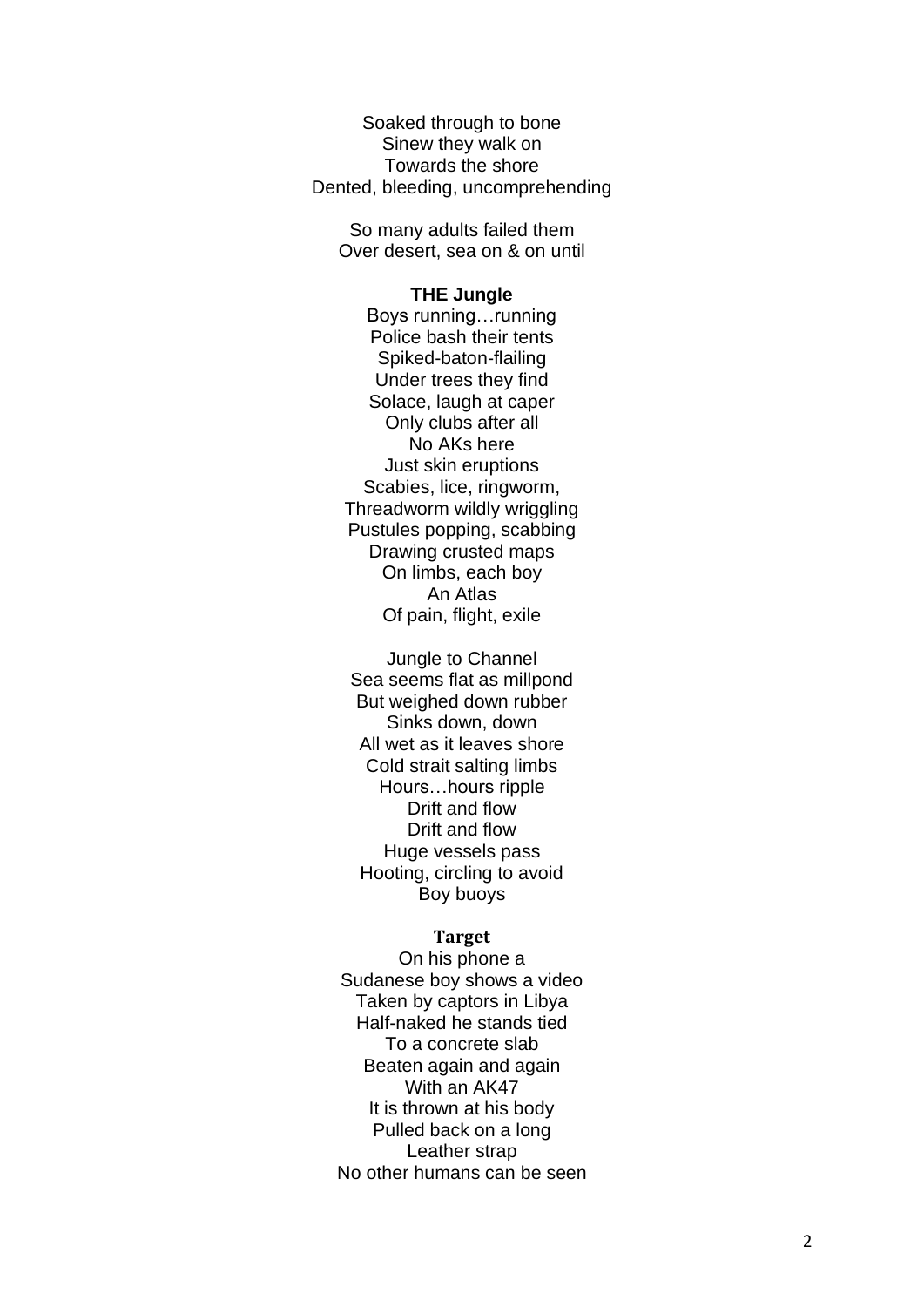Only the boy turning & Moaning, dazed with fear But he does not cry Scream, just twists Writhing, bending away from The weapon as it pounds His upper body, lancing Shoulders, spine, knocking Him this way and that Like a pawn in a fairground Game 'Hit the coconut' & The boy may die or He may not Perhaps they take bets: 'Will he survive? Or perish?' He has nothing to give them But his life Any money he had Taken long ago Traffickers will pay though! He will be sold on Passed from bad hand To bad hand Dimming his shine each **Time** Until he sits before us In clean old clothes From a donation box Smiling as we interview him In Arabic and English Inside a South Coast Boarding house all Red brick, scuffed carpets Seagulls and mice fill the Scabby garden Replete with worn stairwells Narrow corridors, airless passages A creaking ghost ship Filled with hungry ghosts Boys of all shapes and sizes From Vietnam, Guinea, Iran Iraq, Eritrea, seeking safety Health & warmth in a Haywire world where Adults use children as Target practice, earnings, slaves Profiteering off young bodies Ghastly locusts stripping Adolescent bones until They can barely stand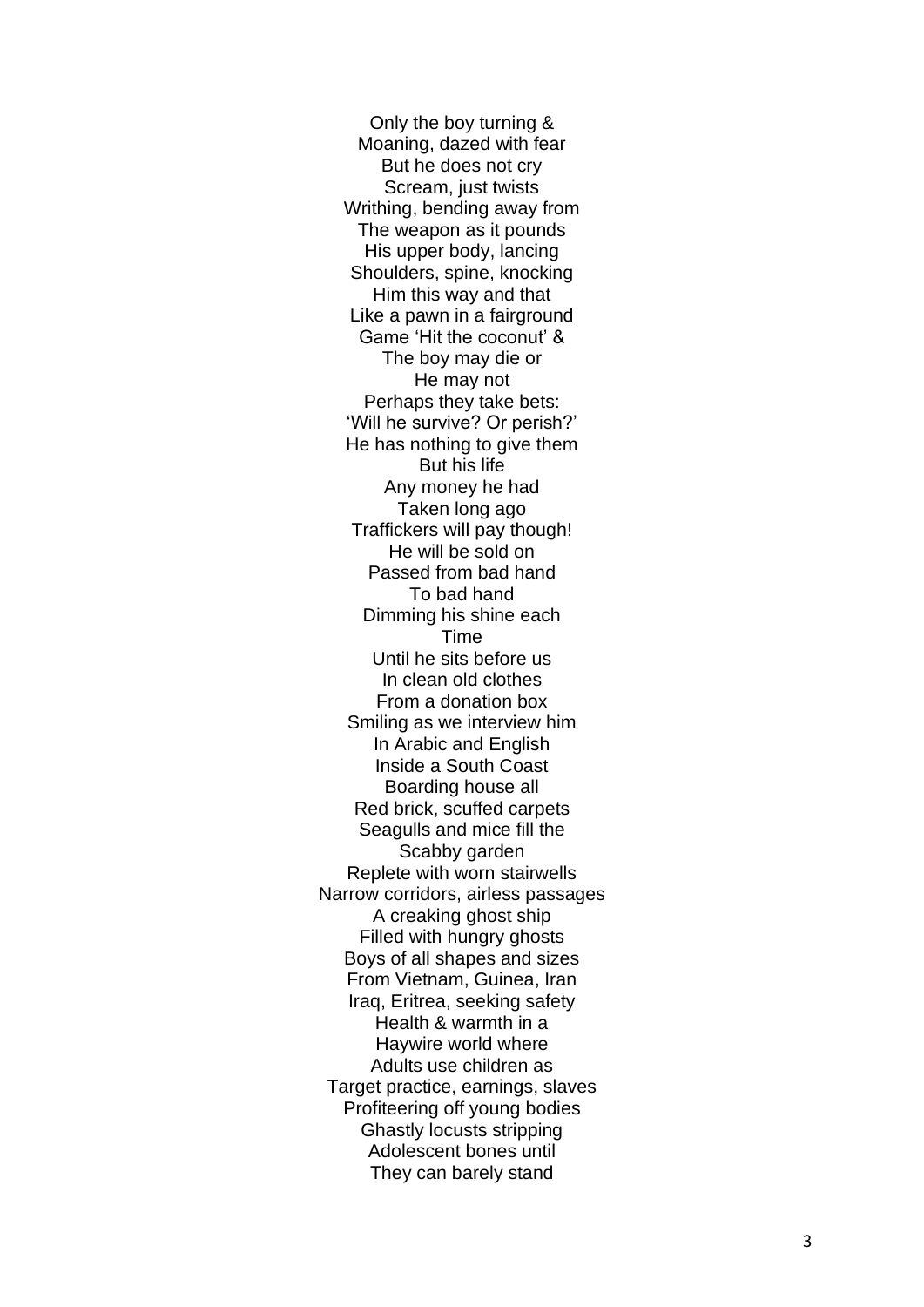Yet he smiles radiantly At us as we ask: What do you need? Are you Ok? Do you have family in the UK? Can you read and write? Do you have shoes? Jacket? Trousers? A hat?

Winter is coming, the tide Rising higher and faster As we creep towards Winter In waves

### **The Uncles**

Standing at the door Bearded and thickset Looking too old to be uncles Take two Kurdish boys Down to the sea Promising them all the Security in the world Just a few years work Washing cars, cleaning dishes, hoovering carpets In some outer garage Backroom diner, shabby down-at-heel Hotel 'You're young, you'll be free After that, it's just a lot of money to get you here, I'm sure you understand!' Best interests truly at heart Boys very young, illiterate unused To money making ways Where nothing glitters, not a wink Out of villages high in the East, mothers in scarves Fathers in moustaches Poor, backward and poor again Just dust and memory Remains, ripe pickings for the Unscrupulous who track Through the settlements making Promises as big as Eden To parents ageing in the dry sun, Who have nothing to give But uncertainty to their sons Daughters do not feature In these narratives Not worth bothering With them, no…no But sons, sons, money can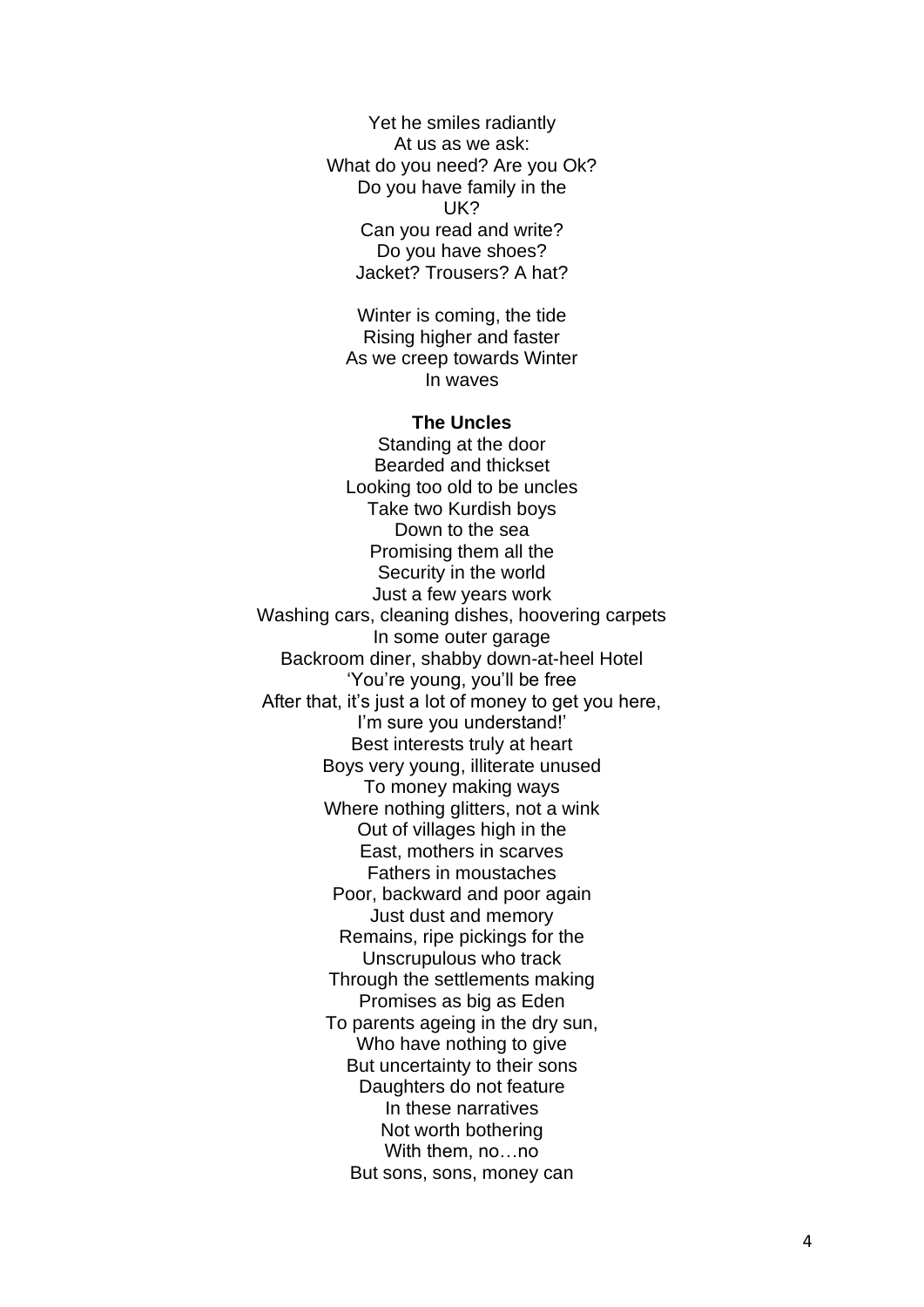Be made out of them As they give over Pensions and income Not nearly enough for Experienced criminals So the boys are kept As collateral in a zero Sum game Uncles know well They wait, then Appear, Smiling and smiling Delighted to find Their very own nephews at last Note that staff are busy, Much coming and going As floods of boys Sweep in and out Tides of lucre For the trafficking Kind

### **Sea Staring**

Along the shore lean poles Watch the water The glitter from its waves Flashes in their eyes As they stand and gaze It is coming in as they did **Wildly** Its roll and dash remembered As the dinghy flexed Letting in cold surge Pressing against their already Frozen limbs Some recall a float of **Bodies** As the craft tipped Off France Only swimmers Survived Picked up by French Lifeboats Would make the journey again Knowing this time the boat a Rotten vessel liable To spit them out Midway But still they come